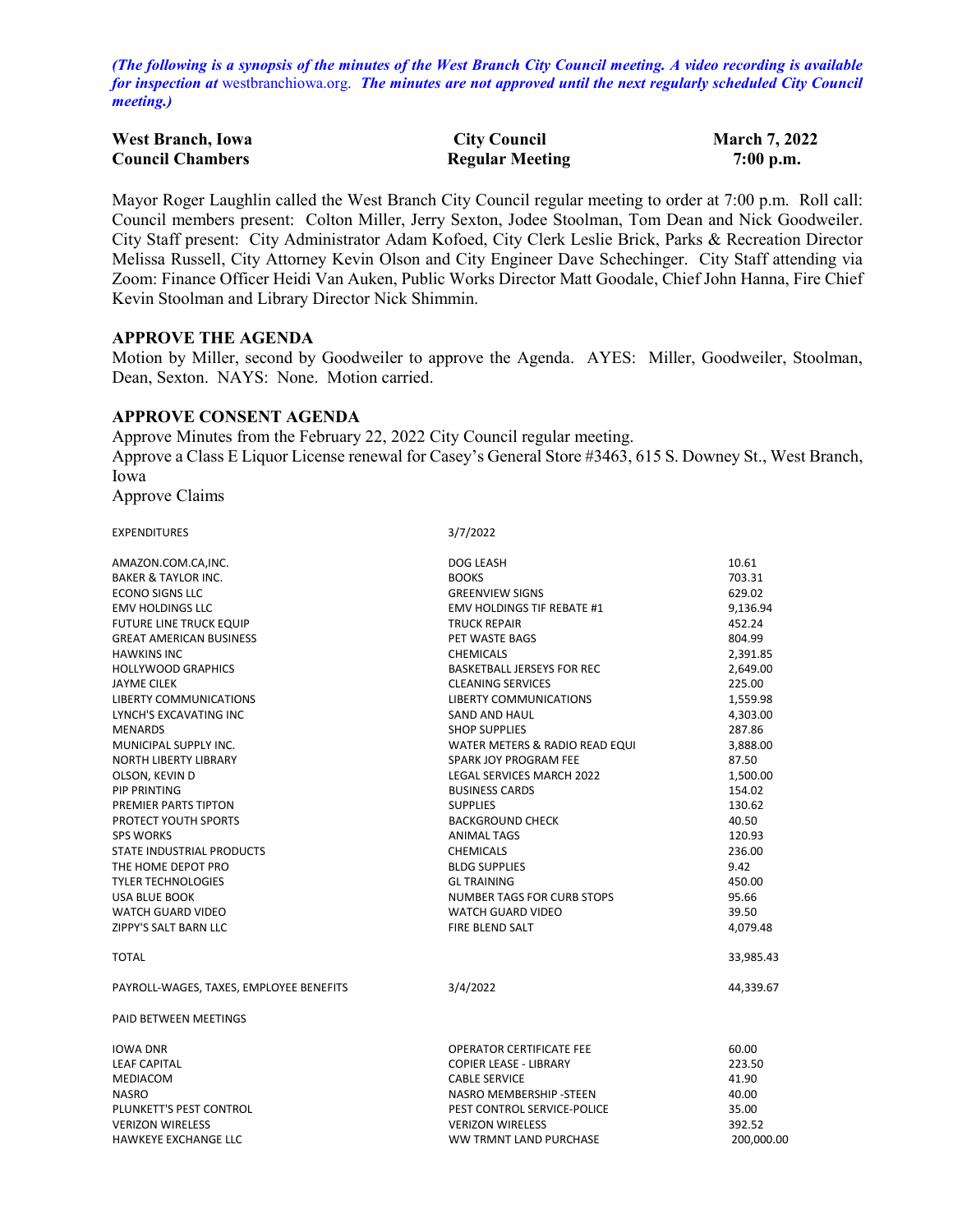CEDAR COUNTY RECORDER RECORD DEED FEE FOR LAND 17.00

GRAND TOTAL EXPENDITURES 279,830.00

TOTAL 201,504.90

| <b>FUND TOTALS</b>       |            |
|--------------------------|------------|
| 001 GENERAL FUND         | 25,864.35  |
| 022 CIVIC CENTER         | 161.07     |
| 031 LIBRARY              | 6.714.68   |
| 110 ROAD USE TAX         | 13.074.05  |
| 112 TRUST AND AGENCY     | 5,133.38   |
| 125 TIF                  | 9.136.94   |
| 324 WASTEWATER TRMNT FAC | 200,017.00 |
| 600 WATER FUND           | 14,637.36  |
| 610 SEWER FUND           | 4396.19    |
|                          |            |

Motion by Dean second by Sexton to approve the Consent agenda. AYES: Dean, Sexton, Miller, Stoolman, Goodweiler. NAYS: None. Motion carried.

#### **PRESENTATIONS / COMMUNICATIONS / OPEN FORUM - NONE**

#### **PUBLIC HEARING / NON-CONSENT AGENDA**

#### Discussion – Hoover's Hometown Days

Based on current and upcoming budget constraints, the Council asked the Hoover's Hometown Days committee to consider how to implement a more cost-effective event. Committee members, Becky Knoche (West Branch Library), Jessi Simon, (CDG Executive Director) and Tiffany Frederick (Academic Programs Manager and Event Coordinator, Hoover Foundation) presented their recommendations to the Council based on input from current committee, city staff, and other event partners of the annual event. The committee recommended keeping the event 'free' this year and but try to get a more accurate count on visitors using certain activities such as the inflatables which is the second biggest expense for the event. The committee said they would also go through a strategic planning exercise to clarify the mission, vision and goal for the annual event since there are three entities involved in the planning of the event each year. Miller said he would like to see a better tracking system for event attendance and where people are spending their time and money to see if the event should change with the times. He also added that as a Council, they should give direction to the committee and then let them plan the event without constantly questioning their decisions throughout year. There were no other Council comments.

Third Reading Ordinance 791 – Rezoning an approximate 7.92-acre parcel from R-1 Residential District to R-2 Residential District. / Move to action.

#### **ORDINANCE 791 AN ORDINANCE RE-ZONING AN APPROXIMATE 7.92-ACRE PARCEL FROM R-1 RESIDENTIAL DISTRICT TO R-2 RESIDENTIAL DISTRICT.**

WHEREAS, the Developer has petitioned the City of West Branch for a zoning district amendment for properties located in the Meadows Subdivisions, said parcel being legally described as:

THE MEADOWS SUBDIVISION PART 5 BEING PART OF AUDITOR'S PARCEL G, AS RECORDED IN PLAT BOOK I, PAGE 103 OF THE CEDAR COUNTY RECORDER'S OFFICE, IN THE NORTHWEST FRACTIONAL QUARTER (NW ¼) OF THE SOUTHWEST FRACTIONAL QUARTER (SW ¼) AND THE NORTHEAST FRACTIONAL QUARTER (NE ¼ ) OF THE SOUTHWEST FRACTIONAL QUARTER (SW ¼) OF SECTION 6, TOWNSHIP 79 NORTH, RANGE 4 WEST, IN THE CITY OF WEST BRANCH, CEDAR COUNTY, IOWA DESCRIBED AS: BEGINNING AT THE NORTHEAST CORNER OF LOT 8 OF THE MEADOWS SUBDIVISION PART 4B AS RECORDED IN BOOK 1554 PAGE 326 OF THE CEDAR COUNTY RECORDER'S OFFICE; THENCE ALONG THE NORTH LINE OF SAID PARCEL G N86°46'49"E, 1017.99 FEET TO THE NORTHWEST CORNER OF LOT 25 OF LOETHEN RIDGE ESTATES AS RECORDED IN BOOK 1553, PAGE 129 OF THE CEDAR COUNTY RECORDER'S OFFICE; THENCE ALONG THE EAST LINE OF SAID LOETHEN RIDGE ESTATES S00°54'09"W, 331.54 FEET TO THE SOUTHWEST CORNER OF LOT 1 OF SAID LOETHEN RIDGE ESTATES; THENCE N86°03'04"W, 75.92 FEET ALONG THE NORTH LINE OF THE MEADOWS SUBDIVISION PART 2 AS RECORDED IN BOOK 1387, PAGE 78 OF THE CEDAR COUNTY RECORDER'S OFFICE; THENCE ALONG SAID NORTH LINE S86°46'30"W, 234.26 FEET; THENCE ALONG SAID NORTH LINE S77°42'45"W, 246.67 FEET; THENCE ALONG SAID NORTH LINE N15°39'23"W, 32.45 FEET; THENCE ALONG SAID NORTH LINE N88°48'26"W, 80.24 FEET; THENCE ALONG SAID NORTH LINE S61°03'30"W, 68.43 FEET; THENCE ALONG SAID NORTH LINE N28° 56'30"W, 23.66 FEET; THENCE ALONG SAID NORTH LINE S61° 03'30"W, 271.17 FEET TO THE EAST LINE OF SAID MEADOWS SUBDIVISION PART 4B; THENCE ALONG SAID EAST LINE N18°57'41"W, 118.97 FEET; THENCE ALONG SAID EAST LINE N86°46°30"E, 13.79 FEET; THENCE ALONG SAID EAST LINE N03°13'30"W, 198.71 FEET; THENCE ALONG SAID EAST LINE S86°46'30"W, 19.26 FEET; THENCE ALONG SAID EAST LINE N03°13'30"W, 135.10 FEET TO THE POINT OF BEGINNING.

DESCRIBED PARCEL CONTAINS 7.92 ACRES AND IS SUBJECT TO EASEMENTS AND RESTRICTIONS OF RECORD.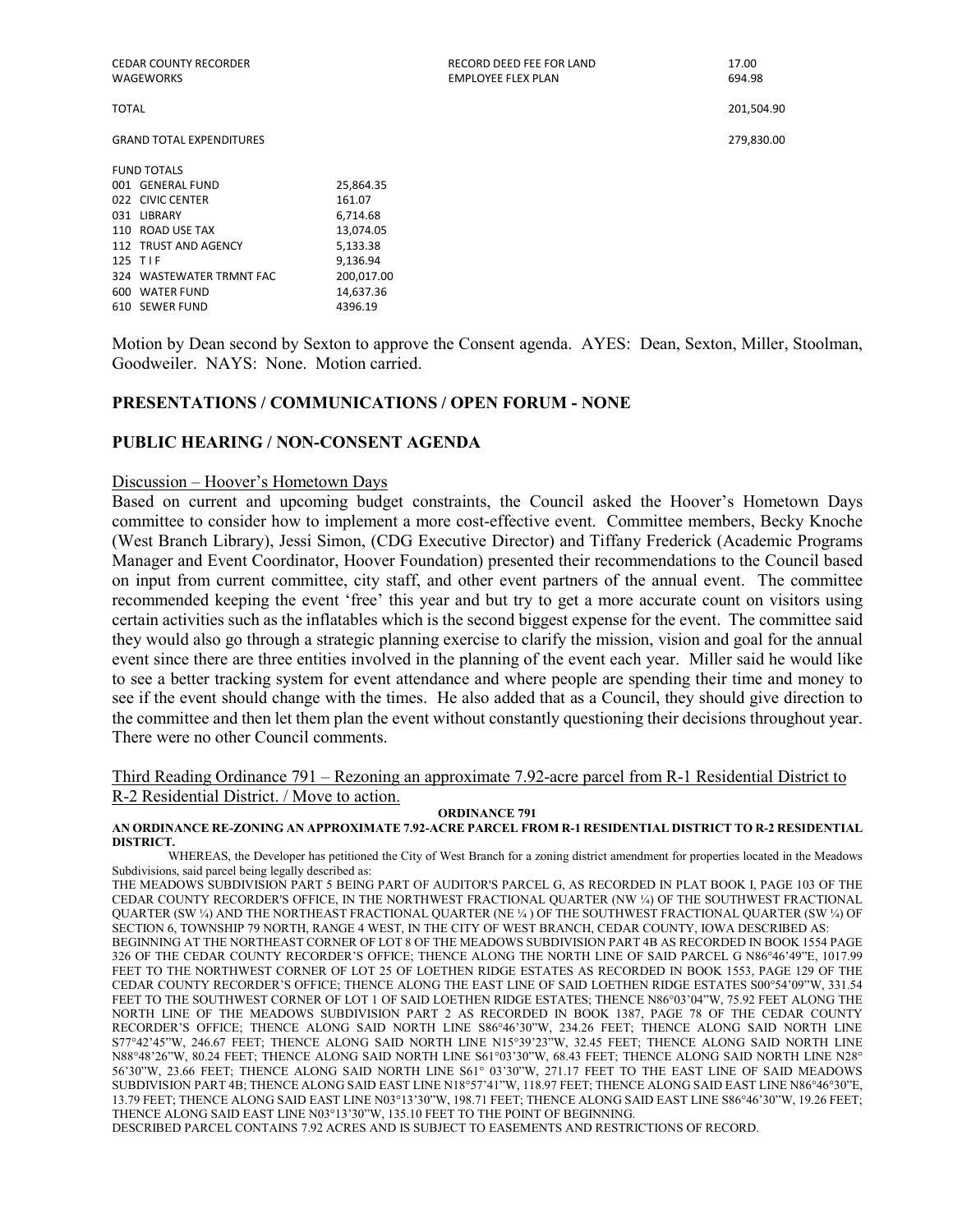WHEREAS, the Developer has requested that the Parcel be rezoned to be located in an R-2 Residential District, in place of an R-1 Residential District; and

WHEREAS, the West Branch Planning and Zoning Commission has recommended the City Council approve said rezoning request; and WHEREAS, a public hearing has been held on said request pursuant to published notice thereof.

NOW, THEREFORE, BE IT ORDAINED by the Council of the City of West Branch, Iowa :

Section 1. That the zoning map for the City of West Branch is hereby amended to show the Parcel being located in a R-2 Residential District in place of R-1 Residential District.

Section 2. This ordinance shall be in full force and effect from and after its publication as by law provided.

Section 3. All ordinances or parts of ordinances in conflict with the provisions of this ordinance are hereby repealed.

Section 4. If any section, provision or part of this ordinance shall be adjudged to be invalid or unconstitutional, such adjudication shall not affect the validity of this ordinance as a whole or any part, section, or provision thereof not adjudged invalid or unconstitutional.

Passed and approved this 7th day of March, 2022. Read First Time:

Read Second Time: February 22, 2022<br>Read Third Time: March 7, 2022 Read Third Time:

Roger Laughlin, Mayor

ATTEST:\_\_\_\_\_\_\_\_\_\_\_\_\_\_\_\_\_\_\_\_\_\_\_\_\_\_\_\_\_\_\_\_

Leslie Brick, City Clerk

A member from the audience asked the reasoning for the rezoning. Staff explained that this particular parcel is surrounded by R-2 zoning and the change from R-1 to R-2 would make the area along Prairie View Drive consistent with the other properties. There were no other comments.

Motion by Miller, second by Sexton to approve third reading of Ordinance 791. AYES: Miller, Sexton, Stoolman, Dean, Goodweiler. NAYS: None. Motion carried.

### Resolution 2022-18 – Adopting the final proposed Fiscal Year 2023 Annual Budget and Ordering a Notice of Hearing for March 21, 2022. / Move to action.

Kofoed highlighted a couple of the FY23 budget changes which would equate to approximately \$12.00 more per year on a property valued at \$200,000.00. The property tax increase affects the following levies; Civic Center Levy would be increased to help the Town Hall break even with current operational expenses. Capital Reserve Levy would increase to pay off a 2013 debt.

Motion by Sexton, second by Goodweiler to approve Resolution 2022-18. AYES: Sexton, Goodweiler, Stoolman, Dean, Miller. NAYS: None. Motion carried.

Public Hearing – On plans and specifications, proposed form of contract and estimate of costs for constructions of the Waste Water Treatment Facility Improvements for the City of West Branch.

Mayor Laughlin opened the public hearing at 7:28 p.m. Audience member McKenna Richardson asked questions on the type of contract and other related questions to the SRF loan requirements. City Engineer Dave Schechinger clarified how the state funds are to spent and other goals of the SRF program. There were no other comments. Laughlin closed the hearing at 7:40 p.m.

#### Resolution 2022-19 – Accepting bids and awarding the construction contract for the West Branch Wastewater Treatment Facility Project. /Move to action.

Schechinger said the city received bids for the project until 2:00 p.m. on March 3, 2022. A total of six bids were received, the lowest at \$8,837,000.00. and the highest at \$11,387,500.00. He said Boomerang Corp. was the apparent low bid for the project, and stating the Engineers estimate of the cost of the project was \$7,900,000.00, a 12% increase above the original estimate. Schechinger said he believes Boomerang Corp. has sufficient experience and resources to complete the project and recommended accepting the bid and awarding the contract to Boomerang Corp. Upon clarification, Schechinger said the contract would be subject to concurrence of the Department of Natural Resources (DNR). Councilperson Dean asked how many residents the new facility will support. Schechinger said the new facility is expected to handle 5500-6000 people, more than double the current population. The Council had no further questions.

Motion by Dean, second by Miller to approve Resolution 2022-19 subject to concurrence of the DNR. AYES: Dean, Miller, Stoolman, Goodweiler, Sexton. NAYS: None. Motion carried.

### Public Hearing – On the proposed Amendment #4 to the Amended and Restated West Branch Urban Renewal Plan. / Move to action.

Laughlin opened the public hearing at 7:42 p.m. City Attorney Kevin Olson explained that this amendment is for the Dawson Plaza Project which rebates the developer up to ten percent of annual TIF revenues to a maximum of \$200,000.00, plus an additional \$180,000.00 of rebates for the construction of off-site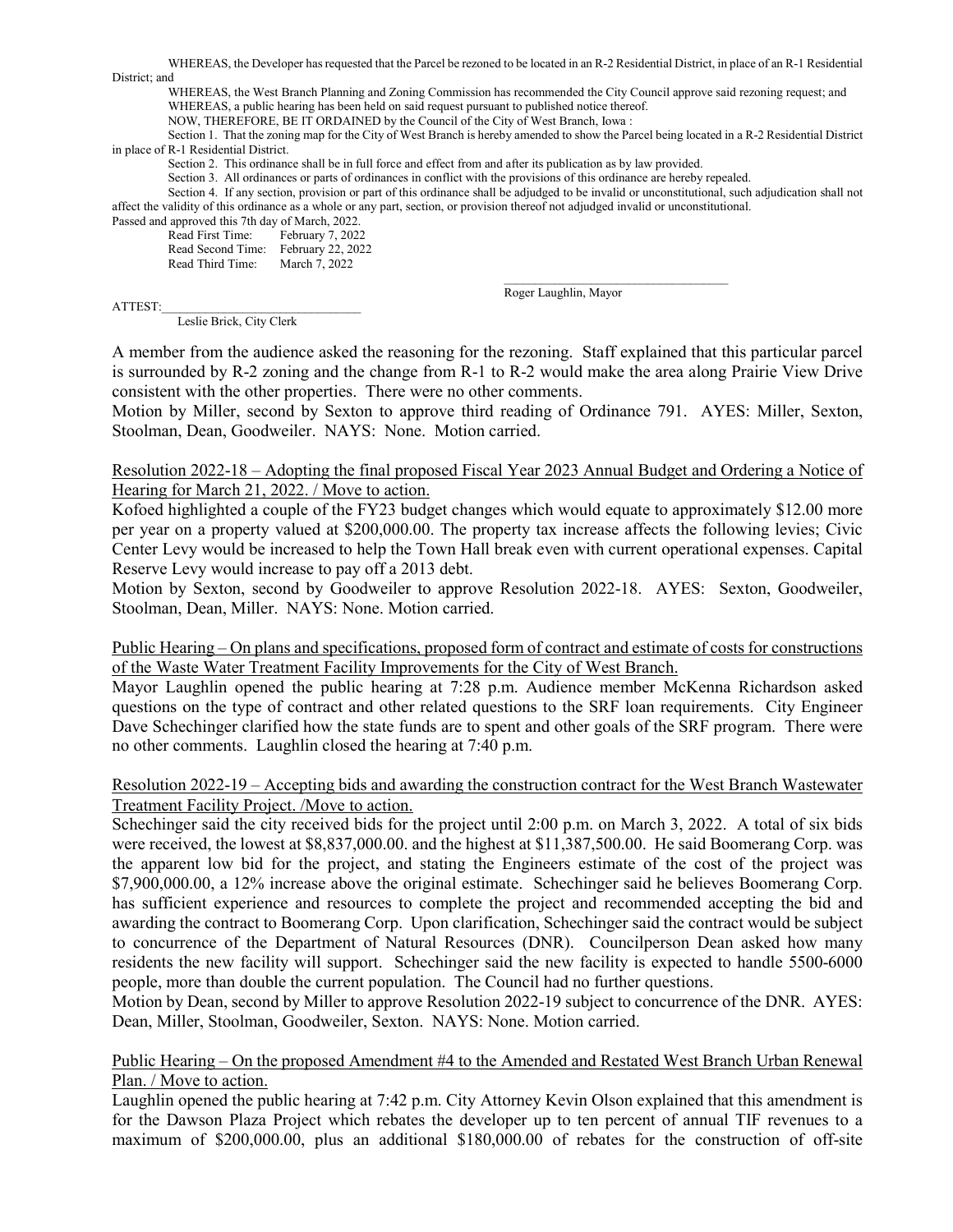improvements, up to \$35,000.00 annually. There were no public comments. Laughlin closed the public hearing at 7:43 p.m.

Resolution 2022-20– Approving and adopting an Amendment #4 to the Amended and Restated Urban Renewal Plan for the West Branch Urban Renewal Area. /Move to action.

Kofoed said that no one from the school or county attended the consultation February 23, 2022 at City Hall. There were no other comments.

Motion by Dean, second by Goodweiler to approve Resolution 2022-20. AYES: Dean, Goodweiler, Stoolman, Miller, Sexton. NAYS: None. Motion carried.

Resolution 2022-21 – Approving an entertainment contract for Hoover's Hometown Days 2022 in the amount of \$2,000.00. / Move to action.

Motion by Dean, second by Goodweiler to approve Resolution 2022-21. AYES: Dean, Goodweiler, Sexton, Miller, Stoolman. NAYS: None. Motion carried.

Resolution 2022-22 – Approving a three-year service contract with Interstate Power Systems for annual service on the City's emergency generator. / Move to action.

Goodale said Interstate Power Systems has been the city's servicing vendor since the generator was installed and said he was happy with their service.

Motion by Sexton, second by Miller to approve Resolution 2022-22. AYES: Sexton, Miller, Stoolman, Dean, Goodweiler. NAYS: None. Motion carried.

Resolution 2022-23 – Approving a final plat (with conditions) for the Sara Park Subdivision. / Move to action. Based on comments from the City Engineer with the possibility of the city growing north and extending North 4<sup>th</sup> Street in the future and discussions with staff, a restrictive covenant was requested by the City Attorney for the farmstead split. The property owners and their engineers are agreeable with the request. Motion by Dean, second by Sexton to approve Resolution 2022-23. AYES: Dean, Sexton, Miller, Stoolman, Goodweiler. NAYS: None. Motion carried.

## Discussion – Solid Wasted Tipping Fees, direction to move forward or hold off for FY23

Staff is requested direction on if the Council will be moving forward with billing residents for the tipping fee charged from the County each year and if so, this will require the monthly utility bill to move from the postcard format to a full sheet of paper due to spacing limitations on the postcard. The Council debated if charging residents the tipping fee along with the current inflation and impending additional sewer rate increase was appropriate. Miller said he felt better making small increases over time to plan for inflation rather than making large increases that residents feel immediately. He added that several Council's ago, it was decided that enterprise activities (water, sewer, trash, etc.) "should pay for itself", and that will cause rates to increase and there really is no way around it. After further discussion, the Council staff to move forward with the billing format change to prepare for any future changes in the billing process.

## Discussion – Hotel Feasibility Study

Laughlin said that he and Kofoed met with a potential hotel chain representative that is looking at a site in the Parkside Hills development along I-80. Kofoed said that in order for the hotel to move forward with financing, a hotel feasibility study needed done, which is a requirement and regulated by the Federal Trade Commission. Kofoed said the cost of the study is around \$7,000 to \$10,000 and suggested that the city pay for the study which would then belong to us in case a different hotel option came up. Kofoed said there are funds from the Hotel/Motel Tax that would pay for it. The Council agreed with Kofoed and directed him to move forward.

## Discussion – Nuisance properties and setting other priorities for the City Administrator

Kofoed asked Council for direction on pursuing nuisance properties this spring. He said he had received a few phone calls about particular properties and asked the Council to email their list of properties that Kofoed should focus on. Kofoed said he would like to get letters out in early April to allow residents to clean up their properties and take advantage of the city-wide clean day in early May.

# **CITY ADMINISTRATOR REPORT**